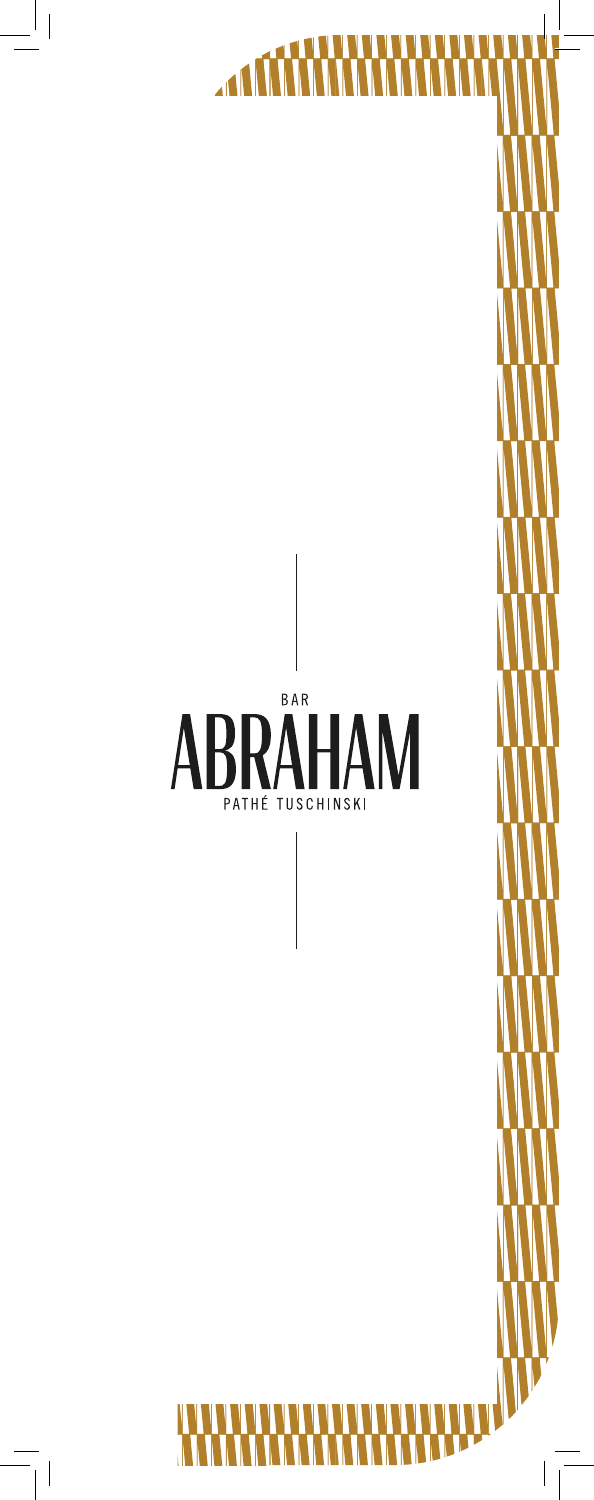# I

 $\overline{\phantom{a}}$ 

# ABRAHAM TUSCHINSKI

In 1921, after a construction period of two years, Abraham Tuschinski opened the Tuschinski Theatre. The Polish tailor had been on his way to the US in 1904, but decided to stay in Rotterdam, where he opened several cinemas. In 1916 he wanted to start something unique in Amsterdam with his brothers-in-law, Herman Gerschtanowitz and Hermann Ehrlich.

*"Amsterdam has many theatres, but if I build one, it must surpass all others. Grand like a temple and luxurious like a palace, a theatre like no other in Europe, a theatre that will even leave the spoiled Amsterdam public in awe."*

This yearning for originality and beauty was always priority number one in the Tuschinski Theatre: imitating other theatres was unthinkable for Abraham Tuschinski. This becomes evident when looking at the many changes the interior of Tuschinski has experienced and the many extraordinary elements that characterize the theatre. While under Tuschinski's control, the theatre was never quite finished.

Abraham Tuschinski, who was Jewish, was murdered on the 17th of September 1942 in Auschwitz. As a tribute to the founder of the most beautiful theatre in The Netherlands, Pathé decided to build this bar named after him: Bar Abraham.

In this cocktail and drinks bar we make signature cocktails. The cocktails are inspired by films and are primarily built using Dutch ingredients. Bar Abraham also serves fine wines and a diverse selection of small dishes to share. Or why not try our delicious Italian coffees or one of our pastries?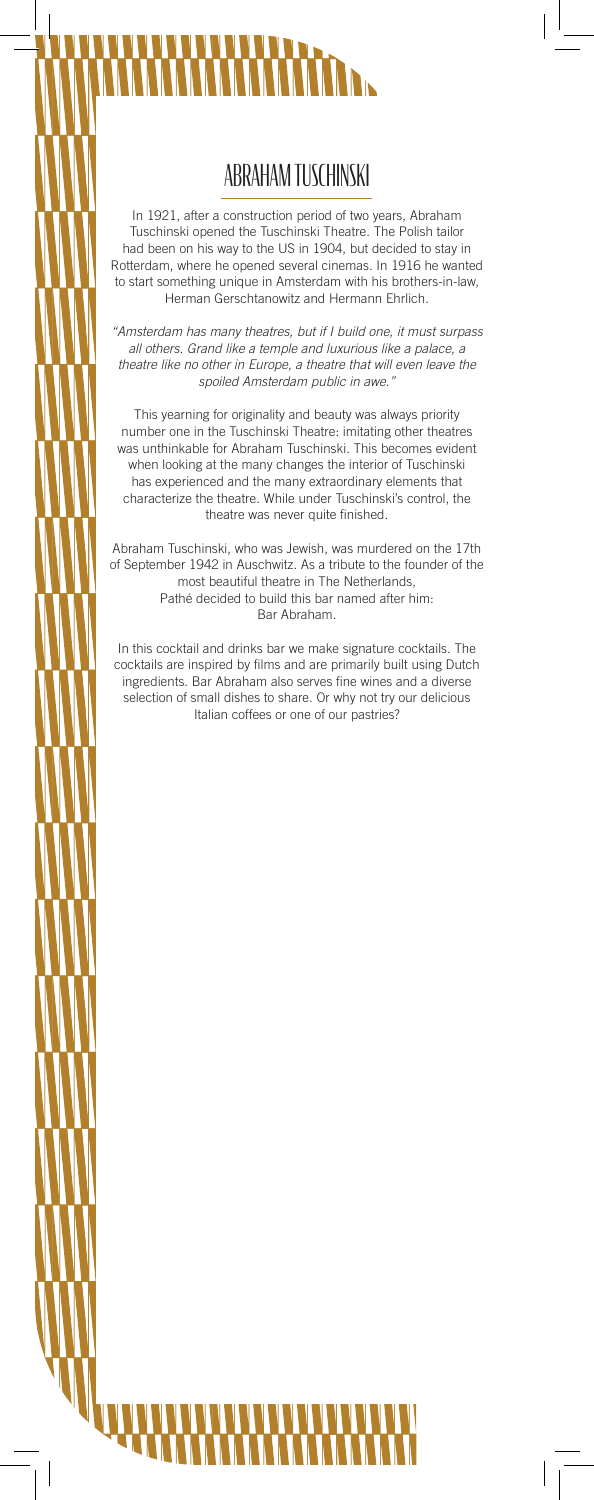# DRINKS

 $\overline{\phantom{a}}$ 

## HOT DRINKS

Coffee \ 3 Espresso \ 3 Double Espresso \ 4 Cappuccino \ 3,5 Flat White \ 4 Latte Macchiato \ 4 Tea \ 3 Fresh Mint Tea \ 3,5 Fresh Ginger Tea \ 3,5 Tony's Chocolonely Hot Chocolate Milk \ 3,5

### EXTRA'S

Oat Milk  $\setminus +0,3$ Shot Espresso \  $+0.5$ Whipped Cream  $\1 + 0,5$ 

# COLD DRINKS

**SOFT** Chaudfontaine Blauw \ 2,9 Chaudfontaine Rood \ 2,9 Coca-Cola \ 3 Coca-Cola Zero \ 3 Fanta Orange \ 3 Fanta Black Currant \ 3 Sprite \ 3 Finley Bitter Lemon \ 3 Lipton Ice Tea Sparkling \ 3 Lipton Ice Tea Green \ 3 Lipton Ice Tea Peach \ 3 Fristi \ 3 Red Bull \ 3,6 Fever-Tree Ginger Beer \ 3,5 Royal Bliss Ginger Ale \ 3,5 Royal Bliss Tonic Water \ 3,5 Fentimans Rose Lemonade \ 3,5 Lemonaid Passion Fruit \ 3,1

### **JUICE**

Appelaere Apple Juice \ 3,5 Canadian Red Cranberry Juice \ 3,5

# BEER

### DRAUGHT

Grolsch Lager 0,25l \ 3 Grolsch Lager 0,50l \ 6 Changing Grolsch  $0,30$  \ 4,5 Changing Grolsch 0,50l \ 7,5

BOTTLED Brouwerij 't IJ I.P.A. \ 5,5 Brouwerij 't IJ Zatte \ 5,5 La Chouffe \ 4,5

### ALCOHOL FREE

Grolsch 0.0% \ 3,1 Grolsch Radler 0.0% \ 3,1

 $\overline{\phantom{a}}$ 

 $\overline{\phantom{a}}$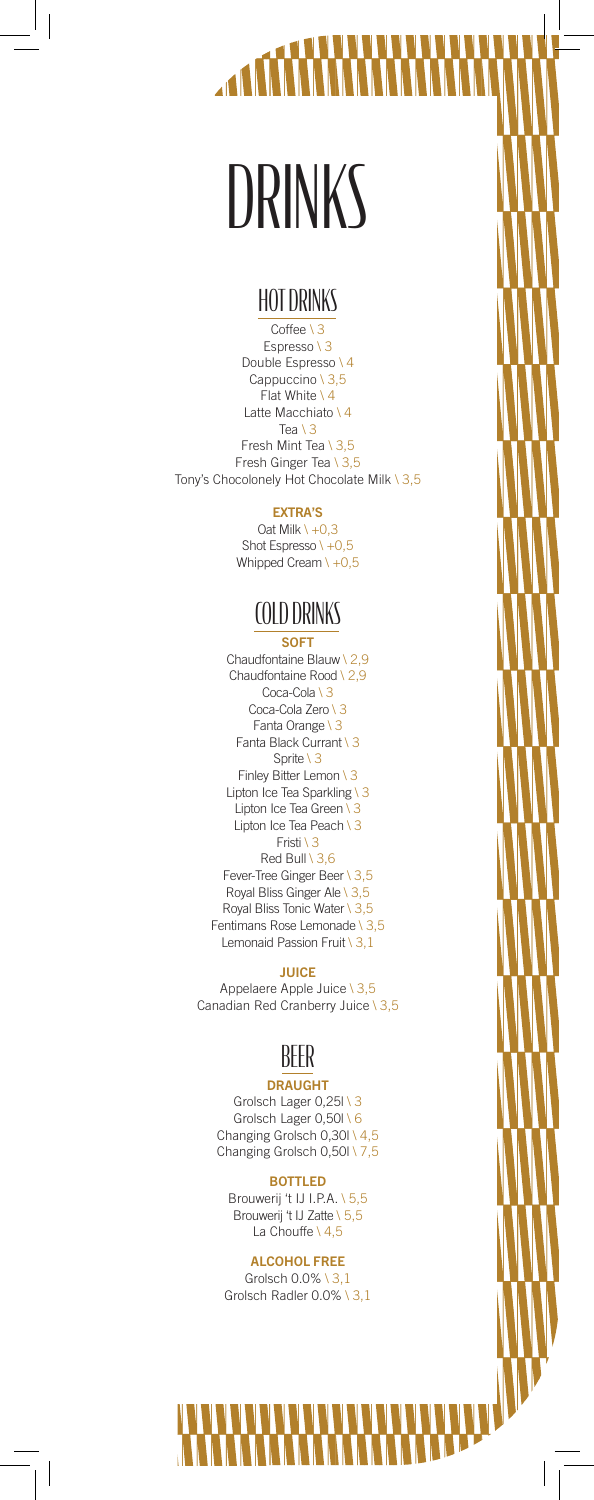# WINE

All our wines are imported directly by Grape District from the winemaker. These winemakers are unique, and primarily make organic and eco-friendly wines. We have arranged our wine list by taste to help you find the wine that suits you; from light and refreshing to full-bodied and aromatic.

# SPARKI ING

La Jara Prosecco Spumante | Treviso Italy grape Prosecco | winemaker Paolo Marion

This organic sparkling wine has a silky smooth texture and aromas of light white fruit. Perfect for any moment of the day. Glass \ 6

Bottle \ 35

Champagne Gamet Rive Gauche | Champagne France grape Chardonnay-Pinot Meunier-Pinot Noir winemaker Philippe Gamet

Delicate and complex, this delicious Champagne is left to mature for 40 months in the cellars. The result may be there. A very soft mousse with flavors of brioche and nuts. Bottle \ 60

### Dom Pérignon | Champagne France

grape Chardonnay, Pinot Noir | winemaker Moët & Chandon Dom Pérignon is the prestige cuvée of the Moët & Chandon champagne house. It is one of the oldest, best known and most chic champagnes. In terms of taste, a nice mix of white flowers, citrus and stone fruit. Bottle \ 220

# WHITE

### Corazon de Leon | Tierra de Castilla Spain grape Verdejo | winemaker Jorge Pradillo

Elegant, easy going and oh so refreshing! This wine is begging for the next sip and luckily there are plenty of sips in the bottle! Glass \ 5 Bottle \ 25

Thomas et Fils Sancerre Terres Blanches | Loire France grape Sauvignon Blanc | winemaker Julien Thomas

The French Loire valley is the birthplace of the Sauvignon Blanc grape. Once you have tasted this tart, crisp Sancerre, you will understand why the Sauvignon Blanc has become world famous. Bottle \ 35

### Bellerobe Méditerranée | IGP Méditerranée France grape Viognier | winemaker Pierre Vidal

If this wine were a dress, its beautiful floral pattern would be provided by the Viognier grape. Blossoming, peachy and expressively refreshing; originating from the foot of the alps. Glass  $\setminus$  5.5

Bottle \ 27,5

 $\overline{\phantom{a}}$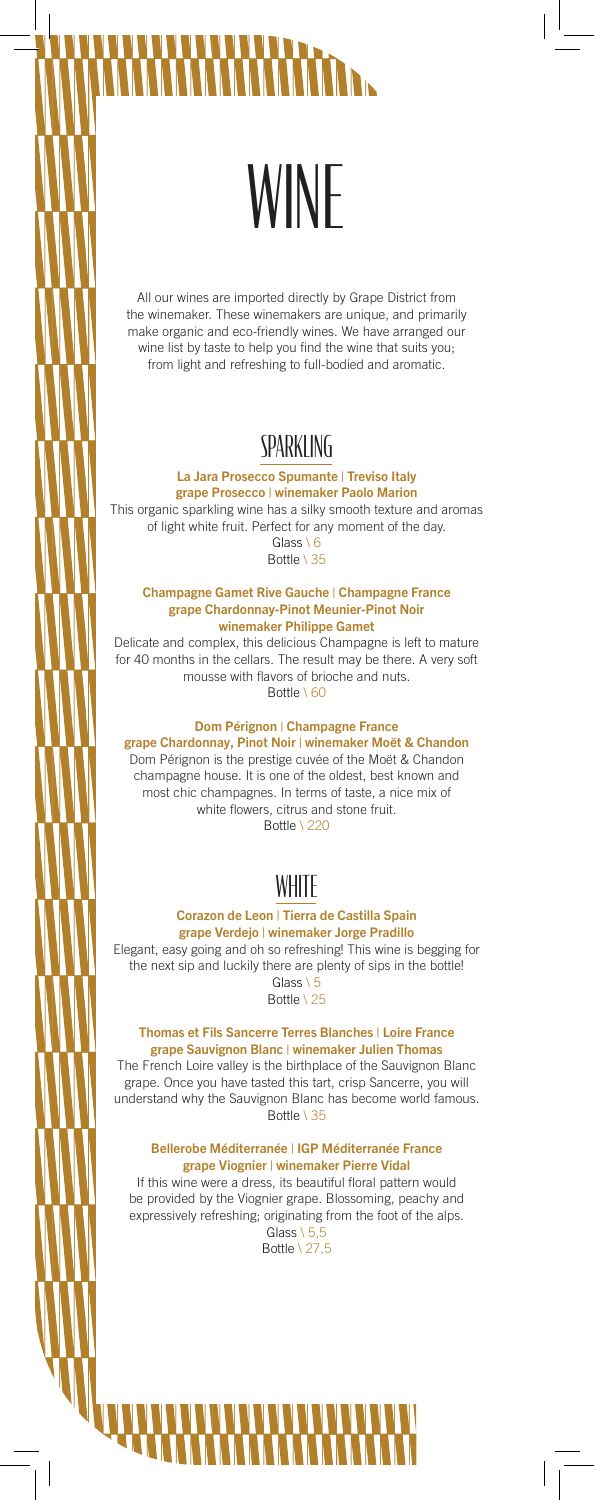### Domaine Séguinot-Bordet Chablis Premier Cru Fourchaume | Chablis France | grape Chardonnay | winemaker Jean-Francois Bordet

The grape that puts a smile on the faces of winemakers the world over, but which only truly comes to fruition in its birthplace; France! Crisp and refreshing, a Chardonnay in its purest form. Bottle \ 50

### Cave Alignan Icare | Côtes de Thongue France grape Chardonnay | winemaker Alignan du Vent

A classic Chardonnay from Southern France with a modern twist. Refreshing hints of ripe yellow fruit, wood and minerals. Glass \ 6

Bottle \ 30

# ROSÉ

### Les Fleur du Mal | Cévennes France

grape Merlot, Sangiovese, Syrah | winemaker Maurice Barnouin This rosé from the south of France is elegant, light of colour and bursting with red fruit, spices and floral aromas. Glass \ 6

Bottle \ 30



### Tierra Alegre | La Mancha Spain

grape Tempranillo | winemaker Jorge Pradillo Originating from long-established organic vines but vibrant and supple enough for any fan of fruity, spicy Spanish wines. Glass \ 5

Bottle \ 25

### Masseria Borgo dei Trulli | Puglia Italy grape Primitivo | winemaker Alessandro Michelon

Puglia is situated in the heel of Italy's boot and the temperature there is searing hot. Luckily the Primitivo grape loves the sun and will treat your taste buds to aromatic black fruit and hints of spice. Glass  $\setminus$  5.5

Bottle \ 27,5

### Fattoria La Magia Brunello di Montalcino | Toscane Italy grape Sangiovese | winemaker Fabian Schwarz

De capo di tutti capi! Made from 'the blood of Jupiter', producing intense flavours of velvety cherries, plum, leather and tobacco. Bottle \ 50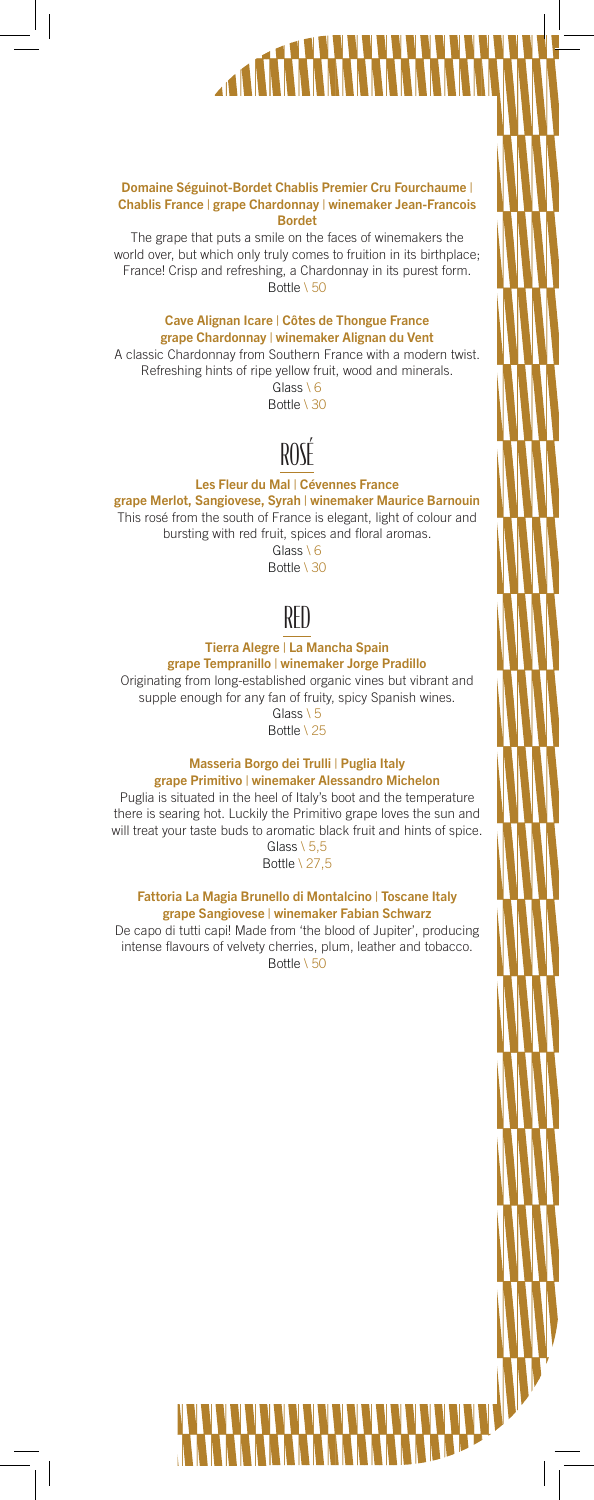# **SPIRITS**

 $\overline{\phantom{a}}$  $\overline{\phantom{a}}$ 

 $\mathbb{R}$ 

### RUM

Havana Club | 3 years \ 4 Zacapa | 23 years \ 7 Union 55 Spice & Sea Salt \ 5,5

### LICOR

Disaronno \ 5 Cointreau \ 5,5 Nobeltje \ 4,5

### **WHISKEY**

BLENDED SCOTCH Monkey Shoulder \ 5,5 BOURBON Buffalo Trace \6 IRISH Writer's Tears \ 6,5 TENNESSEE Jack Daniel's Rye \ 5,5

### **WODKA**

Ketel One \ 5 Ketel One Botanicals Peach & Orange \ 5,5

GIN

Nolet's Silver Dry \ 7 Bobby's Gin \7

### GIN & TONIC

SERVED WITH ROYAL BLISS TONIC WATER Nolet's Silver Dry | Floral & Fruity \ 9,5 Bobby's Gin | Spiced \ 9,5 Damrak Virgin 0.0% | Fresh \ 9,5

> **TEQUILA** Don Julio Blanco \ 7

COGNAC Courvoisier VSOP \ 7

LOCAL Bobby's Jenever \ 4 Bols Barrel Aged Genever \ 4,5

DUTCH VERMOUTH Willem's Wermoed Original Sweet \ 4 Willem's Wermoed Dutch Dry \  $4,5$ 

T

 $\overline{\phantom{a}}$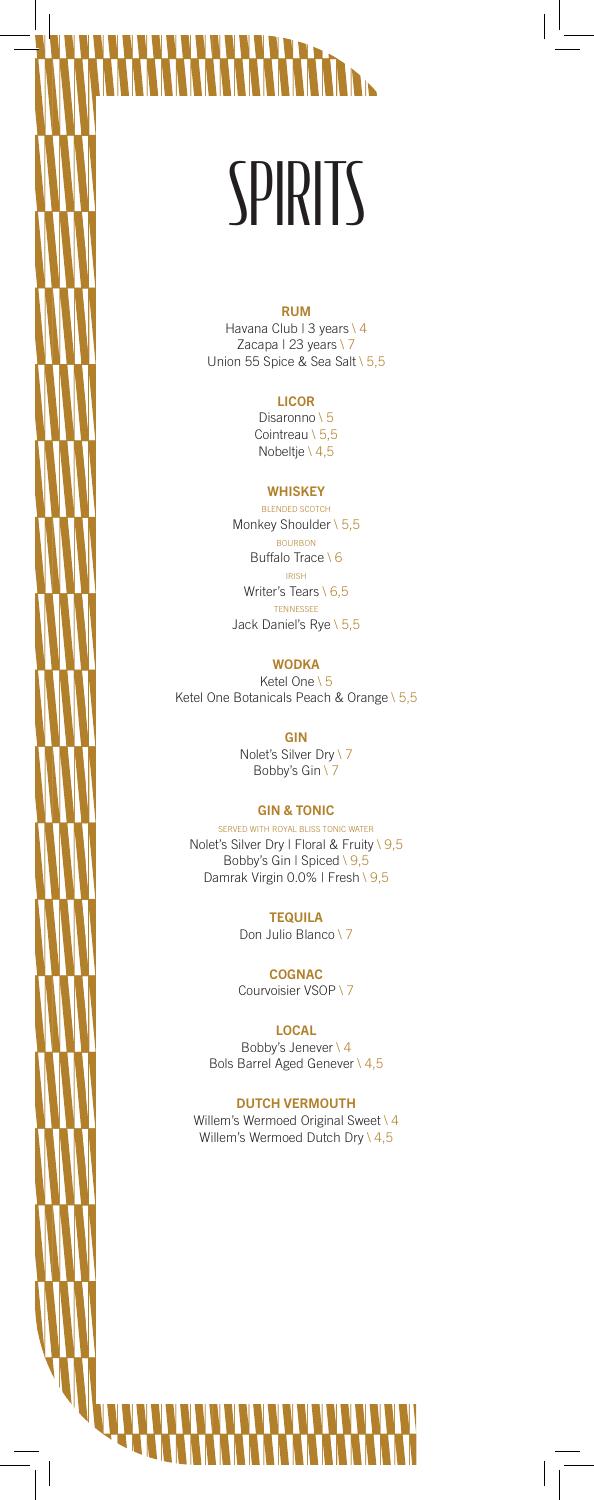# BITES

### OLIVES<sup>®</sup> Mix of green and black Italian olives  $\setminus 3,5$

OLD AMSTERDAM CHEESE With assorted Kesbeke pickles \6

# FLATBREAD O

With homemade pea dip, muhammara, feta, pomegranate seeds \ 6,5 VEGAN \ Without feta

# MIXED PLATTER

Old Amsterdam cheese, assorted Kesbeke pickles, olives, flatbread with homemade pea dip, muhammara, feta, pomegranate seeds, Brandt & Levie sausage, truffle salami \ 15

# OYSTER MUSHROOM BITTERBALLEN  $\odot$

6 pieces with truffle mayonnaise  $\setminus$  6,5

**BITTERBALLEN** 6 pieces with mustard  $\setminus$  6,5

FRIED SHRIMP 6 pieces with spicy mayonnaise  $\sqrt{7,5}$ 

> SPRINGROLLS 6 pieces with chili sauce  $\sqrt{6}$

> CHEESE STICKS<sup>®</sup> 6 pieces with chili sauce \ 6

MARINATED CHICKEN SKEWER In plum sauce  $\sqrt{6,5}$ 

OYSTER MUSHROOM PIES 4 pieces with thyme honey dressing  $6,5$ 

# NACHO'S FROM THE OVEN  $\odot$

MEAT \ Chorizo, cheddar, feta, salsa and cream cheese \ 9,5 VEGETARIAN \ Cheddar, smoked paprika, spring onion, salsa, cream cheese \ 9,5

# **FLAMMKUCHEN**

BBQ \ Chicken, chipotle, red onion, arugula \ 7,5 VEGAN \ Homemade pea dip, red onion, olives, sun-dried tomatoes \7,5



Questions about allergies? Don't hesitate to ask our staff

 $\overline{\phantom{a}}$